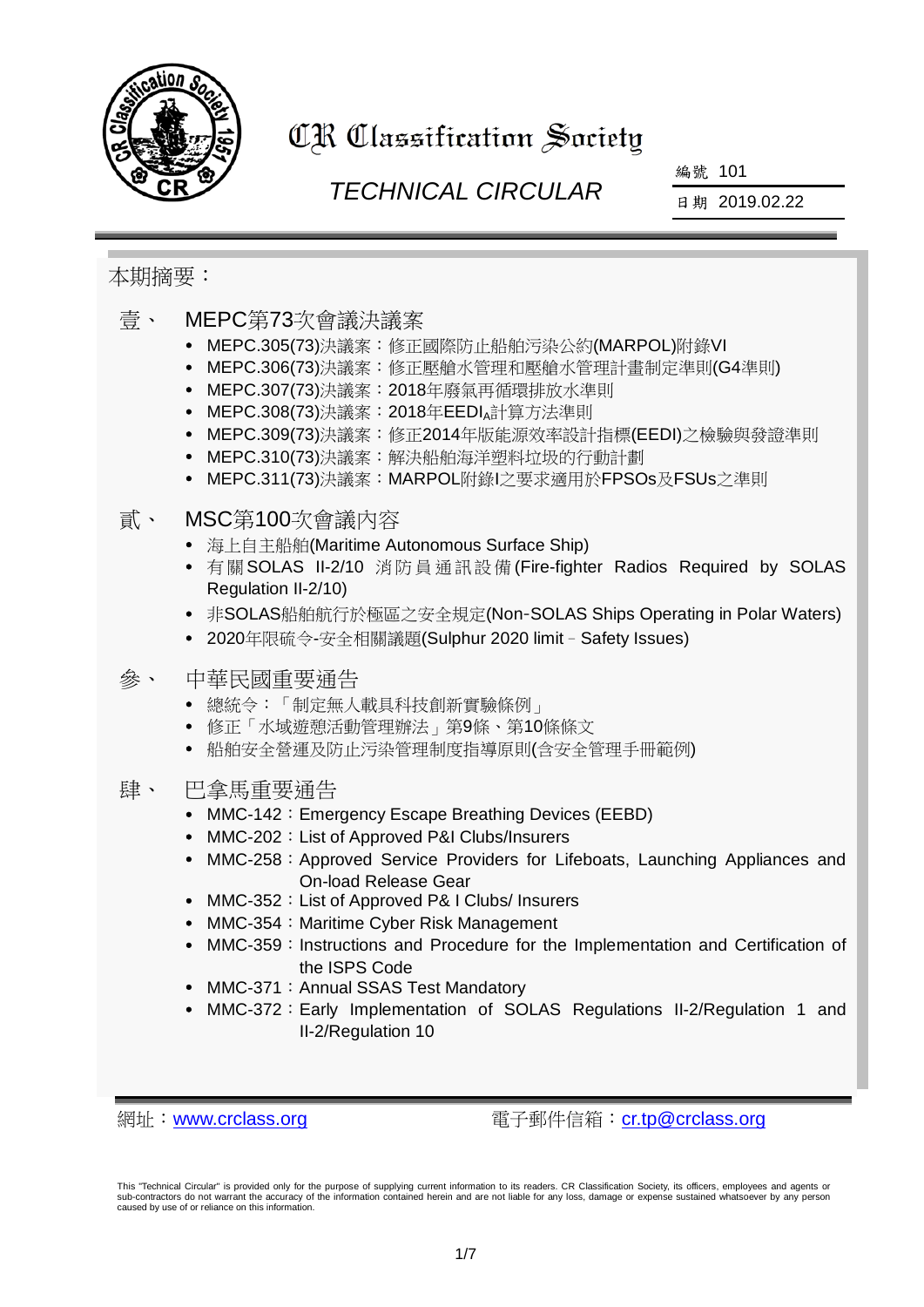- 伍、 貝里斯重要通告
	- MMN-19-001通告
- 陸、 東京備忘錄
	- 全球2020年燃油硫含量限制規定之提前警告(Early Warning on Global 2020 Sulphur Cap Compliance)
	- 重點檢查活動(CIC)

# 壹 **MEPC**第**73**次會議決議案

國際海事組織**(IMO)**海洋環境保護委員會**(MEPC)**第 **73** 次會議於 **2018** 年 **10** 月 **22** 日至 **10** 月 **26** 日在英國倫敦召開。決議案內容如下:

### 一、 **[MEPC.305\(73\)](https://www.crclass.org/chinese/download/ti-tc/101/1-1%20MEPC.305(73).pdf)**決議案:修正國際防止船舶污染公約**(MARPOL)**附錄**VI**,預計**2020**年**3** 月**1**日生效:

(一) 修正MARPOL附錄VI規則14:

明訂船舶不得使用或載有硫含量超過0.5 % m/m之燃油,除非船舶有裝設等效設 備(例如:SOx Scrubber)。

(二) 配合上述修正内容,同步修正國際防止空氣污染證書(IAPP)格式,如下圖所示。

For a ship without an equivalent arrangement approved in accordance with  $2.3.3$ regulation 4.1 as listed in paragraph 2.6, the sulphur content of fuel oil carried for use on board the ship shall not exceed 0.50% m/m as documented by bunker delivery 

### 二、 **[MEPC.306\(73\)](https://www.crclass.org/chinese/download/ti-tc/101/1-2%20MEPC.306(73).pdf)**決議案:修正壓艙水管理和壓艙水管理計畫制定準則**(G4**準則**)**:

- (一) 該決議案建議壓艙水管理計畫 (BWMP) 應含有應急措施 (Contingency Measures),以處理「船舶無法按照其經認可壓載水管理計畫執行時」的突發狀 況。
- (二) 註1:應急措施內容可參考BWM.2/Circ.62通告。(內容請參考第93[期技術通報](https://www.crclass.org/chinese/download/ti-tc/93/93.pdf))
- (三) 註2:有關應急措施應納入BWMP之時程,MEPC決議交由各主管機關自行決定 定。

### 三、 **[MEPC.307\(73\)](https://www.crclass.org/chinese/download/ti-tc/101/1-3%20MEPC.307(73).pdf)**決議案:**2018**年廢氣再循環排放水準則**(2018 Guidelines for the Discharge of Exhaust Gas Recirculation (EGR) Bleed-Off Water)**:

- (一) 本準則適用於2019年6月1日以後依據NOx Code認可之「廢氣再循環(EGR)的船 用柴油機(且具有排放水(Bleed-Off Water)裝置)」。
- (二) 有關產生的廢氣冷凝物排出規定,應根據燃油硫含量之不同作以下處理:
	- 1. 使用不符合MARPOL附錄VI中相關硫限值的燃油:其EGR排出的水應保留於 儲存櫃中;但若船舶於極區、港口或河口以外航行,且其排放的水符合 MEPC.259(68)規定的洗滌水排放標準並有向主管機關提供樣品的話,則可以 進行排放。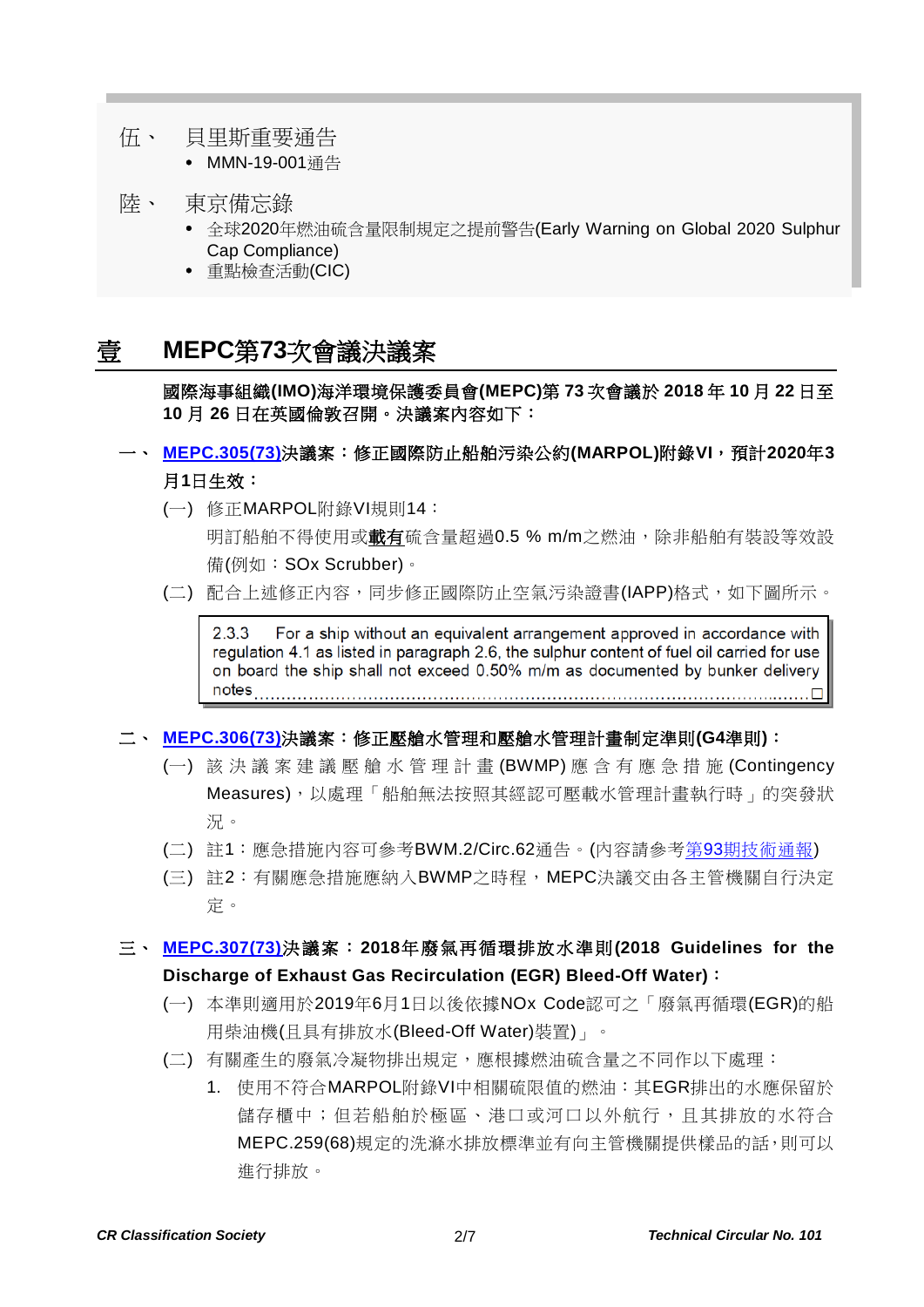2. 使用符合MARPOL附錄VI中相關硫限值的燃油:其EGR排出的水應該滿足上 述1.之排放要求,或是經由MEPC.107(49)認可之油水分離器確認其含油量不 超過15 ppm後排入海中。

# 四、 **[MEPC.308\(73\)](https://www.crclass.org/chinese/download/ti-tc/101/1-4%20MEPC.308(73).pdf)**決議案:**2018**年**EEDIA**計算方法準則修正案**(2018 Guidelines on the Method of Calculation of the Attained Energy Efficiency Design Index (EEDI) for New Ships)**

- (一) 修正內容:
	- 1. 修正冰級船舶(Ice Classed Ship)動力修正係數(fj)。
	- 2. 新增以「具有EEDI認證之開敞水域船舶設計」為基礎建造相同形狀和尺寸的 冰級船舶時,其EEDI的替代計算方法。

### 五、 **[MEPC.309\(73\)](https://www.crclass.org/chinese/download/ti-tc/101/1-5%20MEPC.309(73).pdf)**決議案:修正**2014**年版能源效率設計指標**(EEDI)**之檢驗與發證準則:

(一) 背景:

計算EEDI值時,在海試過程中測量到的船速需針對平靜天氣條件進行校正。在現 行準則中,規定應根據國際船模試驗水槽會議(ITTC)2014年推薦之程序,考慮 風、浪、流、水溫和水密度等影響,校正在試航時測量的船速,或使用ISO 15016: 2015標準。

(二) 本次修改內容:

配合ITTC於2017年更新相關程序,同步更新該準則中第4.3.5、4.3.6及4.3.8段所 述船速及馬力所採用之程序 , 修改為 : ITTC Recommended Procedure 7.5-04-01-01.1 Speed and Power Trials 2017或ISO 15016:2015標準。

(三) 註:

該準則之最新綜合版內容可參考**[MEPC.1/Circ.855/Rev.2](https://www.crclass.org/chinese/download/ti-tc/101/1-6%20MEPC.1-Circ.855-Rev.2%20-%202014%20Guidelines%20On%20Survey%20And%20Certification%20OfThe%20Energy%20Efficiency%20Design%20Index%20(Eedi),%20A...%20(Secretariat).pdf)**通告。

## 六、 **[MEPC.310\(73\)](https://www.crclass.org/chinese/download/ti-tc/101/1-7%20MEPC.310(73).pdf)**決議案:解決船舶海洋塑料垃圾的行動計劃**(Action Plan to Address Marine Plastic Litter from Ships)**:

(一) 背景:

雖MARPOL附錄V已基本上禁止丟棄塑料到海中,但仍有意外或其他因素造成海 洋塑料影響海洋環境,故MEPC 73著手討論本議題。

- (二) 塑料垃圾包括大型塑膠(例如塑料袋,水瓶和漁具)和微型塑料(通常為5mm或更小 的小塑料顆粒)。
- (三) 預計於2025年完成以下因應事項:
	- 1. 強制要求漁船適用IMO船舶識別號碼方案。
	- 2. 強制要求使用IMO船舶識別號碼標記所有漁具。
	- 3. 修正MARPOL附錄V:要求船舶超過100 GT須備有垃圾紀錄簿(註:目前為400 GT)。
	- 4. 建立強制性的海上貨物丟失回報制度。
	- 5. 提高海洋塑料垃圾的港口接收和處理設施的有效性。
	- 6. 要求MARPOL附錄V所規定之垃圾管理計劃應被認可。

### 七、 **[MEPC.311\(73\)](https://www.crclass.org/chinese/download/ti-tc/101/1-8%20MEPC.311(73).pdf)**決議案:**2018**年**MARPOL**附錄**I**要求適用於浮式生產儲油卸油裝置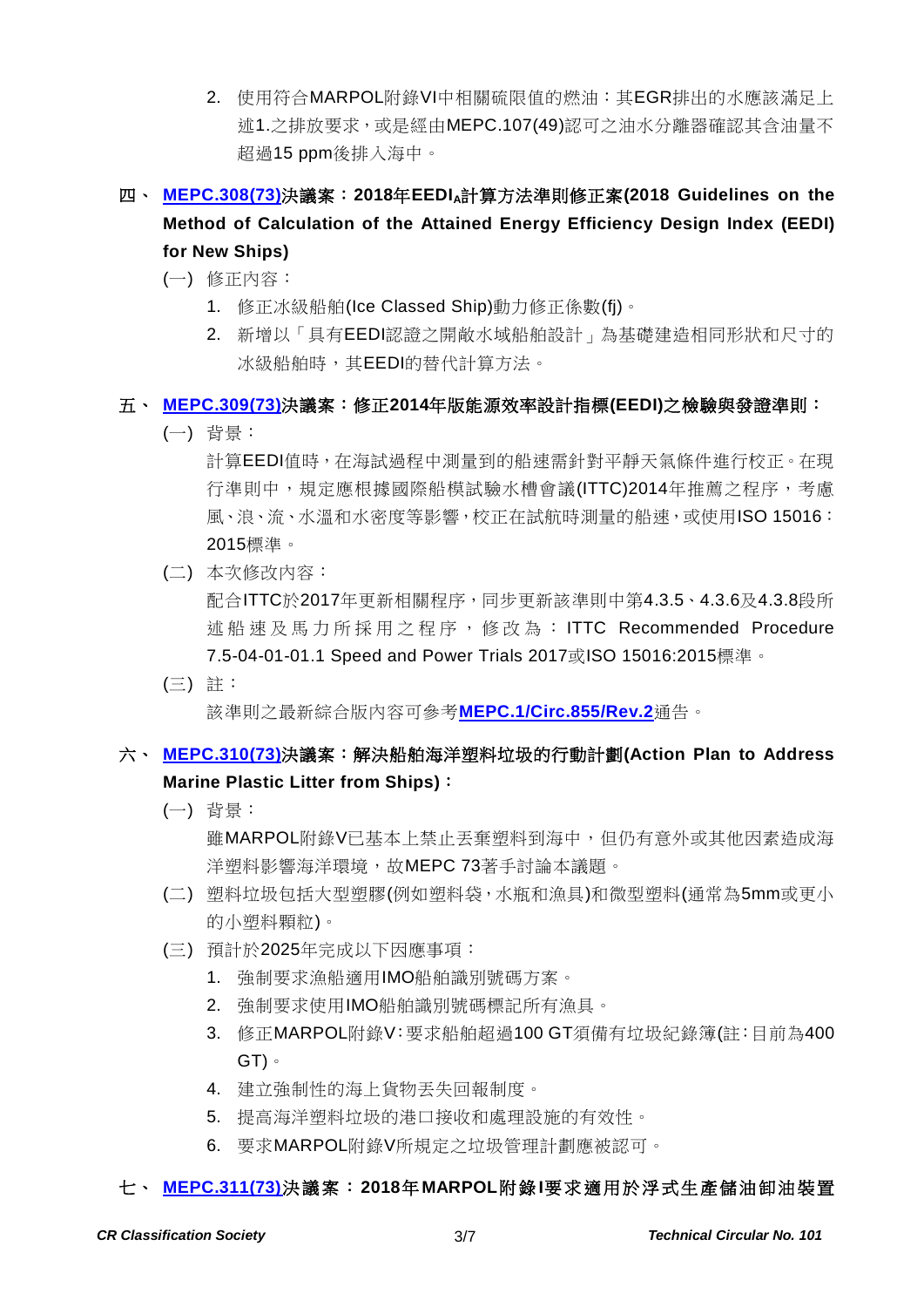**(FPSOs)**及浮式儲藏裝置**(FSUs)**之準則**(2018 Guidelines for the application of MARPOL Annex I requirements to floating production, storage and offloading facilities (FPSOs) and floating storage units (FSUs))**:

(一) 更新內容:

澄清MEPC.139(53)準則(註:前一版的準則)發出後所生效之MARPOL附錄I修正 案規定對於浮式生產儲油卸油裝置(FPSOs)及浮式儲藏裝置(FSUs)的適用範圍。

(二) 註:相關內容包含:穩度儀器、完整穩定和剩餘強度之計算,以及油輪於海上的 貨油轉移(STS操作)等。

# 貳 **MSC**第**100**次會議內容

國際海事組織**(IMO)**海事安全委員會**(MSC)**第 **100** 次會議於 **2018** 年 **12** 月 **3** 日至 **12** 月 **7** 日在英國倫敦召開[。會議內容摘要如](http://www.imo.org/en/MediaCentre/MeetingSummaries/MSC/Pages/MSC-100th-session.aspx)下:

#### 一、 海上自主船舶**(Maritime Autonomous Surface Ship, MASS)**:

- (一) 議題背景:請參考第99[期技術通報。](https://www.crclass.org/chinese/download/ti-tc/99/99.pdf)
- (二) 討論過程:會議上成立MASS工作組,確定工作框架的模版及方法,進一步對於 自動化層級第2級:有船員在船上的遠端遙控船舶(Remotely Controlled Ship with Seafarers on Board) 與 第 3 級 : 無船員在船上的遠端遙控船舶 (Remotely Controlled Ship without Seafarers on Board)優先進行討論達成共識,同時於 [GISIS](https://gisis.imo.org/Public/Default.aspx)建立平台展開相關的工作資訊交流。另將於2019年9月間成立會間工作組 審議及討論第一步的成果。
- (三) MASS試運行的臨時性準則:
	- 1. MSC確定該準則應不僅為技術性規範,還應具有通用性(Generic)且為目標型 (Goal-Based),並應採取必要之預防措施以確保MASS在試運行時的安全以 及防止環境汚染。
	- 2. MSC邀請相關各方可提交提案並預計於MSC 101會議時進行審議。

## 二、 有 關 **SOLAS II-2/10**消防員通訊設備 **(Fire-fighter Radios Required by SOLAS Regulation II-2/10)**:

- (一) 議題背景:
	- 1. 國際海上無線電委員會(Committee for International Radio Maritime, CIRM) 向MSC提出市場上電子元件短缺,製造商無法即時製造符合SOLAS要求的防 爆型或本質安全型的消防員通訊設備之議題。
	- 2. 註:上述規定適用2017年7月1日或以後建造的船舶,2014年7月1日以前建造 的船舶須不遲於2018年7月1日以後的第一次檢驗符合該規定。
- (二) MSC建議各國盤點目前消防員通訊設備符合的狀況,該法規依然維持實施。若有 遇到設備來不及提供於船上,各會員國之主管機關可採取彈性的措施,建議避免 使用豁免(Exemptions),而是採用臨時免除(Temporary Dispensations)的方式。
- 三、 非 **SOLAS**船舶航行於極區之安全規定 **(Non**‐**SOLAS Ships Operating in Polar Waters)**: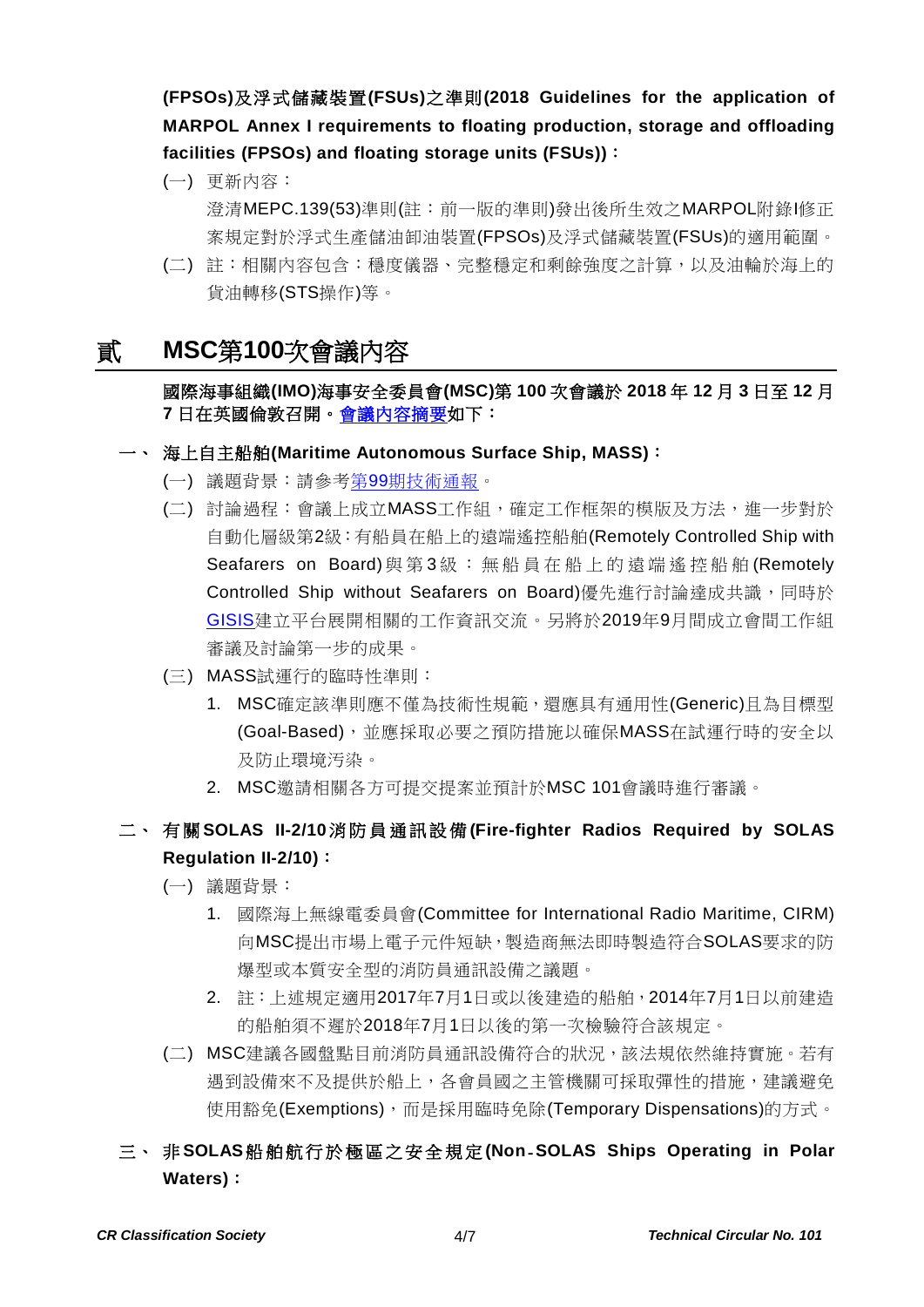(一) 背景:

MSC 已 於 MSC 99 會 議 時指示船舶設計和建造小組次委員會 (SDC Sub-Committee)針對「漁船」,「未從事商業行為的300GT以上遊艇」以及「300GT 以上但未滿500GT的貨船」制定航行於極區之安全建議標準。

(二) 本次會議針對是否擴大極區章程(Polar Code)部分章節之適用範圍,以使非 SOLAS船舶須強制符合Polar Code第9章(航行安全,Safety of navigation)、第10 章(通訊,Communication)及第11章(航程計書, Voyage planning)進行討論,惟並 未達成完整結論,將於MSC101會議時繼續討論。

#### 四、 **2020**年限硫令**-**安全相關議題**(Sulphur 2020 limit – Safety Issues)**:

- (一) 因應MARPOL附錄VI規則14.1.3之實施(自2020年起船舶燃油的硫含量應不超過 0.5%(m/m)), MSC將針對使用低硫燃油可能產生的安全問題提供相關指引和建 議,預計於2021年完成。
- (二) MSC邀請會員國針對該工作計畫向MSC 101提案以進行討論。
- (三) MSC請污染防止與回應次委員會(PPR)制定「確保燃料供應商提供合格燃料」的 通告,並再送至MEPC 74和MSC 101進行批准。

# 參 中華民國重要通告

- 一、 總統令:[「制定無人載具科技創新實驗條例」](https://www.president.gov.tw/Page/294/46309/%E5%88%B6%E5%AE%9A%E7%84%A1%E4%BA%BA%E8%BC%89%E5%85%B7%E7%A7%91%E6%8A%80%E5%89%B5%E6%96%B0%E5%AF%A6%E9%A9%97%E6%A2%9D%E4%BE%8B-),中華民國**107**年**12**月**19**日。
- 二、 修正[「水域遊憩活動管理辦法」](https://gazette.nat.gov.tw/egFront/detail.do?metaid=104156&log=detailLog)第**9**條、第**10**條條文,中華民國**108**年**1**月**10**日。
- 三、 [「船舶安全營運及防止污染管理制度」指導原則](https://www.motcmpb.gov.tw/downloadfilelist_83_61_1.html)**(**含安全管理手冊範例**)**,中華民國**108** 年**1**月**11**日。

### 肆 巴拿馬重要通告

#### 一、 **[MMC-142:](https://www.crclass.org/chinese/download/ti-tc/101/4-1%20MMC-142-Emergency-Escape-Breathing-Devices-EEBDs-January-29-2019.pdf) "Emergency Escape Breathing Devices (EEBD)**:

- (一) 巴拿馬海事局更新有關巴拿馬旗船舶之「備用緊急逃生呼吸器裝置(EEBD)數量」 及「訓練用EEBD」之規定。
- (二) 本次通告重要內容:
	- 1. 有關備用EEBD數量,巴拿馬要求如下:
		- (1) 總數\*10具EEBD以下之船舶:客船須至少2具備用,其他船種須至少1具備用。
		- (2) 總數\*11~20具EEBD之船舶:須至少具備2具備用。
		- (3) 總數\*超過20具EEBD之船舶:除SOLAS所要求之備用數量外,須至少具備總 數10%備用(但不必超過4具)。

\*此處之總數不含原先SOLAS所要求之備用的EEBD數量。

2. 若船上有充氣設備,則可不為其訓練用而再多備一套EEBD氣瓶,但仍應備 有訓練用之面罩其相關配件。

#### 二、 **[MMC-202:](https://www.crclass.org/chinese/download/ti-tc/101/4-2%20MMC-202-january-2019.pdf) "List of Approved P&I Clubs/Insurers"**:

(一) 更新巴拿馬海事局所授權之P&I保險業者名單。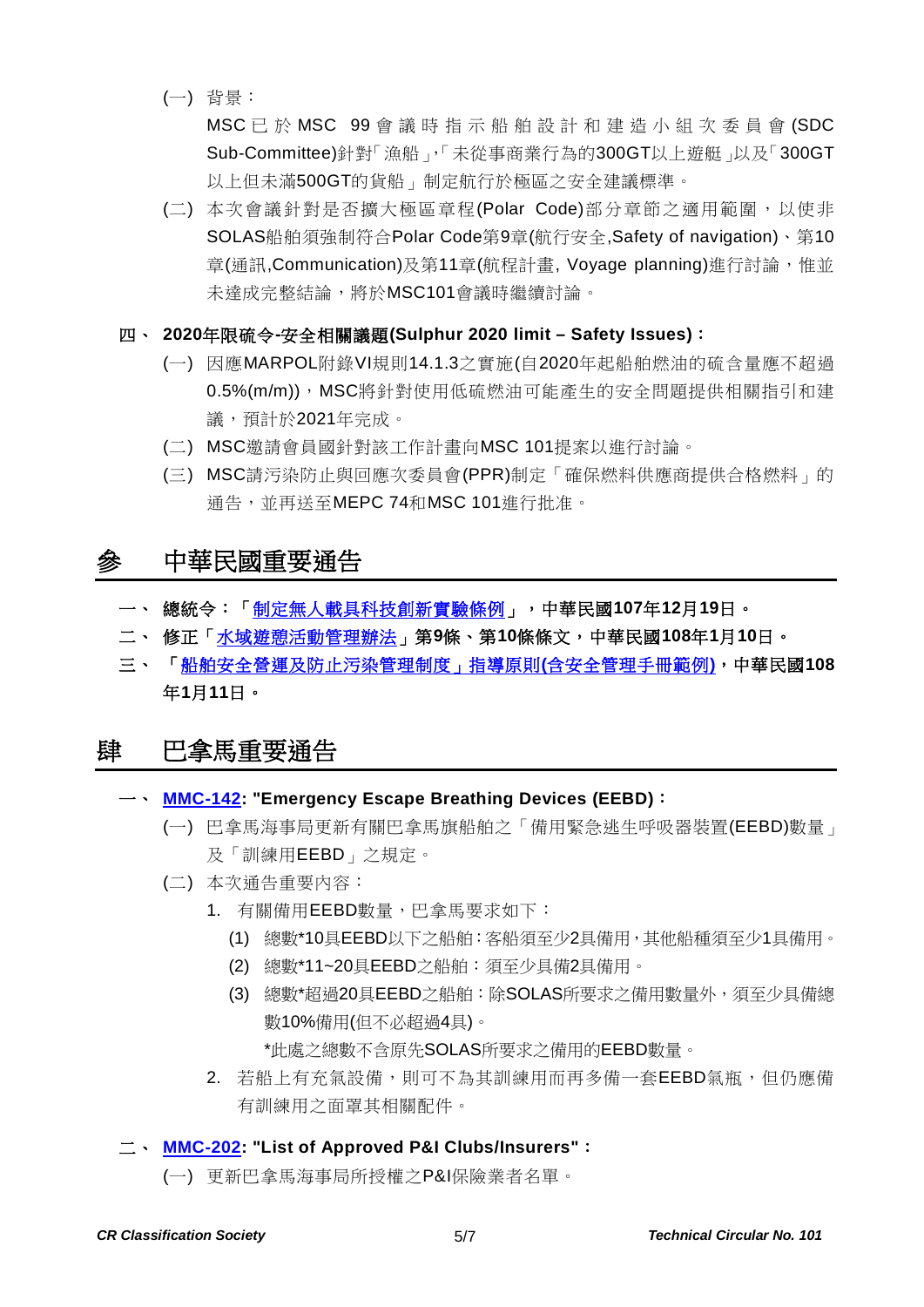### 三、 **[MMC-258:](https://www.crclass.org/chinese/download/ti-tc/101/4-3%20MMC-258-FEBRERO-2019.pdf) "Approved Service Providers for Lifeboats, Launching Appliances and On-load Release Gear"**:

- (一) 更新巴拿馬政府授權之救生艇下水及承載釋放機構維修廠商名單。
- 四、 **[MMC-352:](https://www.crclass.org/chinese/download/ti-tc/101/4-4%20MMC-352-FEBRUARY-13-2019.pdf) "List of Approved P& I Clubs/ Insurers"**:
	- (一) 更新巴拿馬海事局所授權之能「執行海事勞工公約規則A2.5.2與A4.2.1所要求的 財務擔保證明」之P&I及保險業者名單。

#### 五、 **[MMC-354:](https://www.crclass.org/chinese/download/ti-tc/101/4-5%20MMC-354-December-2018.pdf) "Maritime Cyber Risk Management"**:

(一) 修正第6段:提供第三版之工業網絡風險管理指南(Third Edition of the Industry Cyber Risk Management Guidelines)供船東做參考。

### 六、 **[MMC-359:](https://www.crclass.org/chinese/download/ti-tc/101/4-6%20MMC-359-28-01-2019-1.pdf) "Instructions and Procedure for the Implementation and Certification of the ISPS Code"**:

- (一) 新增該通告第18段第4點: 若船舶保全警報系統(Ship Security Alert System, SSAS)未進行年度測試,則國 際船舶保全證書(International Ship Security Certificate, ISSC)將會失效。
- (二) 新增該通告第20段: 若SSAS發生故障,須由RSO出具將進行維修的時間地點之信函給巴拿馬海事 局,並於修理完成後進行SSAS測試。

#### 七、 **[MMC-371:](https://www.crclass.org/chinese/download/ti-tc/101/4-7%20MMC-371-23-01-2019.pdf) "Annual SSAS Test Mandatory"**:

(一) 背景:

依據MMC-133通告,SSAS須至少於每日曆年執行年度測試(請參考第90[期技術](https://www.crclass.org/chinese/download/ti-tc/90/90.pdf) [通告](https://www.crclass.org/chinese/download/ti-tc/90/90.pdf))。

- (二) 本通告內容:
	- 1. 關於每年度的SSAS測試,巴拿馬將藉由電子線上平台接收訊息。若有額外的 測試情況產生時,船東則需向該電子線上平台或[threat@amp.gob.pa](mailto:threat@amp.gob.pa)提出申 請。
	- 2. 若船舶更改船名時,需重新執行一次SSAS測試,以傳送新的船名訊息至該平 台。
	- 3. 若現成船轉旗至巴拿馬旗時,需由認可保全機構(RSO)在進行初次評鑑時執 行一次SSAS測試到電子線上平台。
	- 4. 此外,若未執行年度測試,國際船舶保全證書(ISSC)可能會因此失效或被要 求執行額外評鑑。

### 八、 **[MMC-372:](https://www.crclass.org/chinese/download/ti-tc/101/4-8%20MMC-372.pdf) "Early Implementation of SOLAS Regulations II-2/Regulation 1 and II-2/Regulation 10"**:

- (一) 背景:
	- 1. 依MSC.409(97)決議案所採納之SOLAS修正案,若鍋爐已被依SOLAS II-2章 規則 10.5.6 所規定的固定式水基滅火系統 (Fixed Water-based Local Application Fire-Extinguishing Systems)保護,則不用配備135 L泡沫滅火器